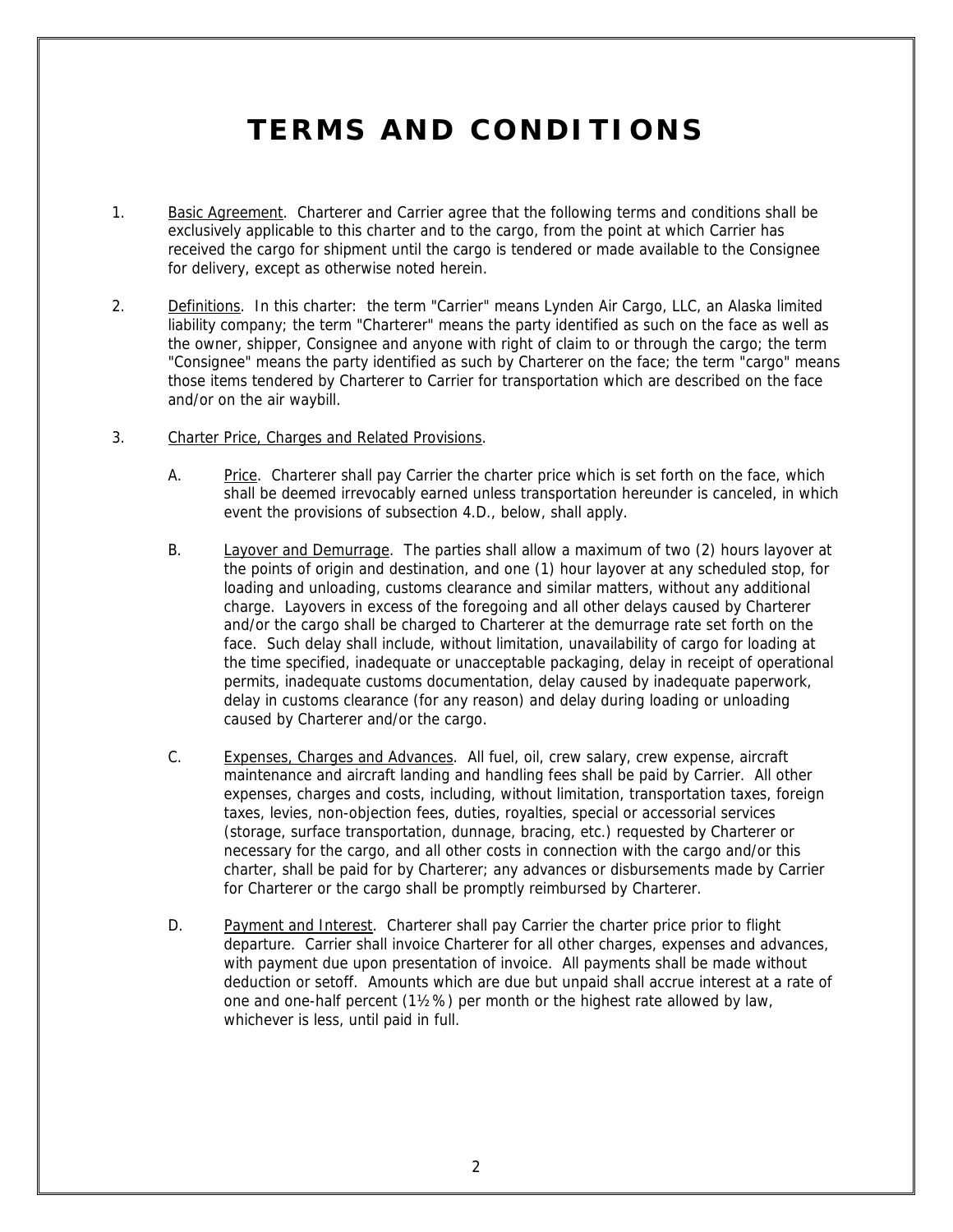E. Collection, Lien and Related Rights. Charterer shall remain responsible for all sums due hereunder until fully paid. Carrier shall have a lien which shall survive delivery upon all cargo to secure full payment of amounts due under this charter. In the event any such amounts are not paid, Carrier may enforce its lien and at any time dispose of or sell the cargo or any portion thereof, publicly or privately and without notice to Charterer, and may collect sums due from the proceeds. Charterer shall pay for or reimburse Carrier for its costs related to any efforts to collect amounts due hereunder, including legal fees and costs. Charterer additionally grants Carrier a consensual lien on all cargo subsequently carried by Carrier for Charterer to secure payment of sums due under this charter.

## 4. Carrier's Rights and Responsibilities.

- A. Exclusive Control and Performance. Carrier shall have exclusive direction and control over the aircraft, its crew and passengers, and all cargo on board. Carrier agrees to undertake to provide the transportation services with due diligence but does not guarantee any speed, route, departure or arrival time or date. Carrier shall be entitled to subcontract the whole or any part of the transportation services, and each such subcontractor shall be entitled to all rights, benefits, defenses, limitations and/or immunities available to Carrier pursuant to this charter.
- B. Liberties.
	- 1) Carrier shall be at liberty to: make interim stops for fuel, supplies, repairs and to receive and discharge cargo for others; utilize the payload on positioning and depositioning flights and any available payload not utilized by Charterer, and the revenue generated from the transportation of such items, shall be retained by Carrier and shall not reduce or offset the charter price; take whatever steps and do whatever actions it deems necessary for the protection of itself, the aircraft, pilots and passengers, including, without limitation, the substitution of another aircraft, making collect communications, disposing of cargo without instruction and/or tendering transportation of the cargo to other carrier(s). Carrier shall also be excused from delay or inability to perform caused by circumstances beyond its reasonable control.
	- 2) Due to Carrier's unique aircraft and its capability to provide air dispersant services, it is understood and agreed that this charter is subject to Carrier's prior commitment to an emergency response entity requiring that the aircraft be available to such response entity within a limited time frame. In the event of receipt of notice of activation for such emergency response, Carrier shall immediately notify Charterer and this charter may be delayed or terminated.
- C. Right of Refusal. Carrier may refuse carriage of cargo which, in its sole discretion: is improperly packaged; is not suitable for carriage; is hazardous/dangerous; exceeds the operational capacity of the aircraft; cannot be loaded within the allotted space; cannot be transported in accordance with applicable laws and regulations; or, has an aggregated value in excess of \$1,000,000 with no prior special arrangements having been made.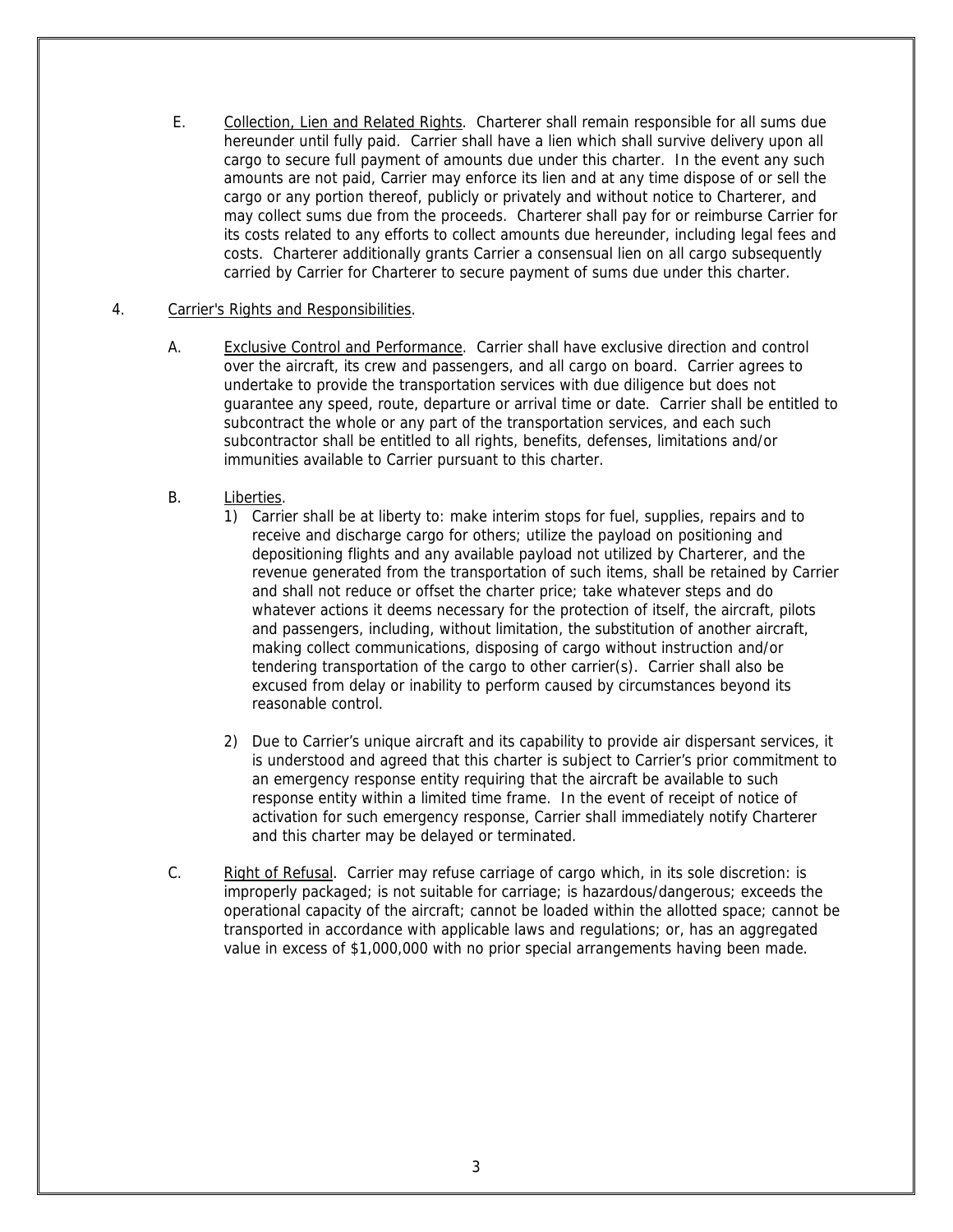- D. Cancellation. Transportation shall be canceled if Charterer fails to deliver the cargo to the aircraft at the point of departure within three (3) hours of the scheduled flight departure time. If transportation is canceled pursuant to this subsection, Charterer shall pay the following amount to Carrier: if canceled 16 or more days in advance, 20% of the charter price; if canceled between 8 and 15 days in advance, 50% of the charter price; if canceled 7 days or less in advance, 90% of the charter price. The date of intended flight departure shall be used for calculating how long in advance cancellation occurred. Said amount is not to be deemed a penalty, but rather shall be paid to Carrier for Carrier's actual expense and damage caused by cancellation.
- E. Termination. Carrier may terminate this charter without notice if Charterer breaches any provision hereof or if Carrier, in its sole discretion, determines that the transportation of the cargo would be unsafe or in violation of any applicable law, rule or regulation. In the event of cancellation pursuant to this subsection, the cargo shall be returned to Charterer, its agent or assign, at Charterer's sole cost and expense, at the point of receipt by Carrier.

## 5. Charterer's Rights and Responsibilities.

- A. Air Waybill and Disclosure. Prior to flight departure, Charterer is required to complete and deliver to Carrier an air waybill setting forth: the date/place of completion; places of departure/interim stops/destination; name/address of consignee; precise nature of the cargo; number of packages; method of packing; particular marks/numbers used; weight/quantity/volume/dimensions of cargo; actual condition of cargo and its packaging at time of tender for shipment; and, any special circumstances/conditions/handling information. Charterer warrants the completeness and accuracy of the foregoing information; Carrier shall not be responsible for checking or confirming Charterer's disclosures, and shall be entitled to rely upon the completeness and accuracy thereof. The air waybill shall be considered a receipt only and not the contract for transportation of the cargo. In the event of any conflict between this charter and the air waybill, this charter shall prevail.
- B. Hazardous Cargo. Charterer shall not tender to Carrier any cargo which is hazardous or dangerous without prior notification to and the assent of Carrier, verbal or otherwise, with Charterer to be responsible for a full disclosure of the nature of the cargo, any hazards/dangers associated therewith, special handling/packing/ packaging, and compliance with all regulatory requirements. Notwithstanding acceptance of such cargo by Carrier for shipment, Charterer shall remain responsible for all loss and damage resulting from the hazardous/dangerous character of said cargo, whether to Carrier and/or its employees and property or to other persons or property.
- C. Preparation and Delivery of Cargo. Charterer shall deliver the cargo to Carrier at the time and place indicated on the face, properly prepared, labeled, securely packaged, loaded and ready for transportation by aircraft. Upon request by Carrier, Charterer shall also provide skids or bases to reduce the floor-bearing weight of individual pieces, and such skids/bases shall be included in Charterer's disclosure to Carrier as to the weight of cargo to be transported.
- D. Couriers. Upon approval by Carrier (which approval shall not be reasonably withheld), couriers may accompany cargo for the safety and protection thereof in accordance with Federal Aviation Administration's regulations and limitations relating to couriers.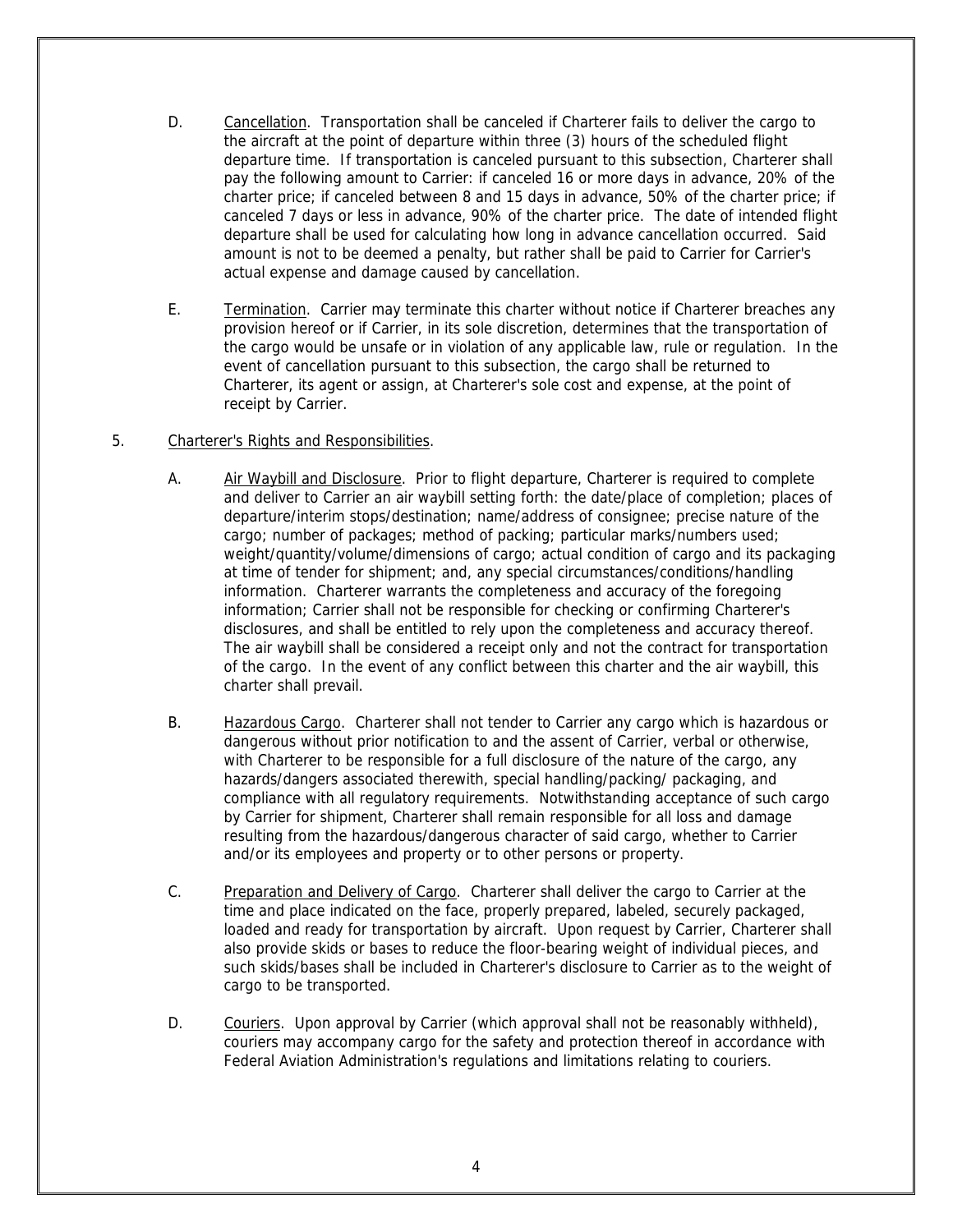- E. Other Responsibilities. Charterer shall be responsible for loss or damage to the aircraft or other property aboard the aircraft, including expense, claim, liability and/or suit associated therewith, caused by or attributable to Charterer, its employees and/or the cargo. Charterer shall also be responsible for any other matter allocated to it pursuant to this charter, including loss, damage, expense, claim, liability and/or suit associated therewith, to include all matters not specifically allocated to Carrier. Charterer agrees to indemnify and hold harmless (including legal fees and costs) Carrier of and from the foregoing responsibilities.
- 6. Liability and Indemnity. Carrier's liability with respect to the goods, Charterer, Consignee and/or any other party claiming with respect to the goods and whether for loss, damage, delay, shortage, misdelivery, failure to delivery or otherwise, shall be only as follows:
	- A. Exceptions. Carrier shall not be liable for loss, damage, delay or other result caused by:
		- 1. acts of God, perils of the air, fire, acts of war, public enemies, public authorities acting with actual or apparent authority in the premises, authority of law, quarantine, riots, unavailability in whole or part of aircraft fuel, hijacking, sabotage, strikes, civil commotion, hazards or dangers incident to war or nuclear risk or any other circumstance beyond the actual control of Carrier;
		- 2. the act or default of Charterer or Consignee;
		- 3. the nature of the cargo or any defect, characteristic or inherent vice thereof;
		- 4. violation by Charterer or Consignee of any term or condition contained in or incorporated into this charter, including, without limitation, improper packing, securing, marking or addressing, and/or failure to observe any of the terms or conditions relating to shipments not acceptable for transportation or acceptable only under certain conditions;
		- 5. compliance with the delivery provisions from Charterer or noncompliance with special instructions not authorized herein; or
		- 6. shortage of cargo loaded and sealed in containers or other packages by Charterer providing the seal is unbroken at time of delivery and the container or other package retains its basic integrity.
	- B. Consequential Damages. Carrier shall not be liable for any consequential or special damages of any type howsoever arising, whether loss of income or profits or otherwise and whether or not Carrier had or should have had knowledge that such might occur.
	- C. Limitation of Liability. Charterer agrees that unless a higher value is declared on the face hereof Carrier's liability for loss, damage or otherwise with respect to the cargo is limited to fifty cents (\$.50) per pound actual weight of the cargo so lost or damaged or actual loss or damage with respect to said cargo, whichever is less.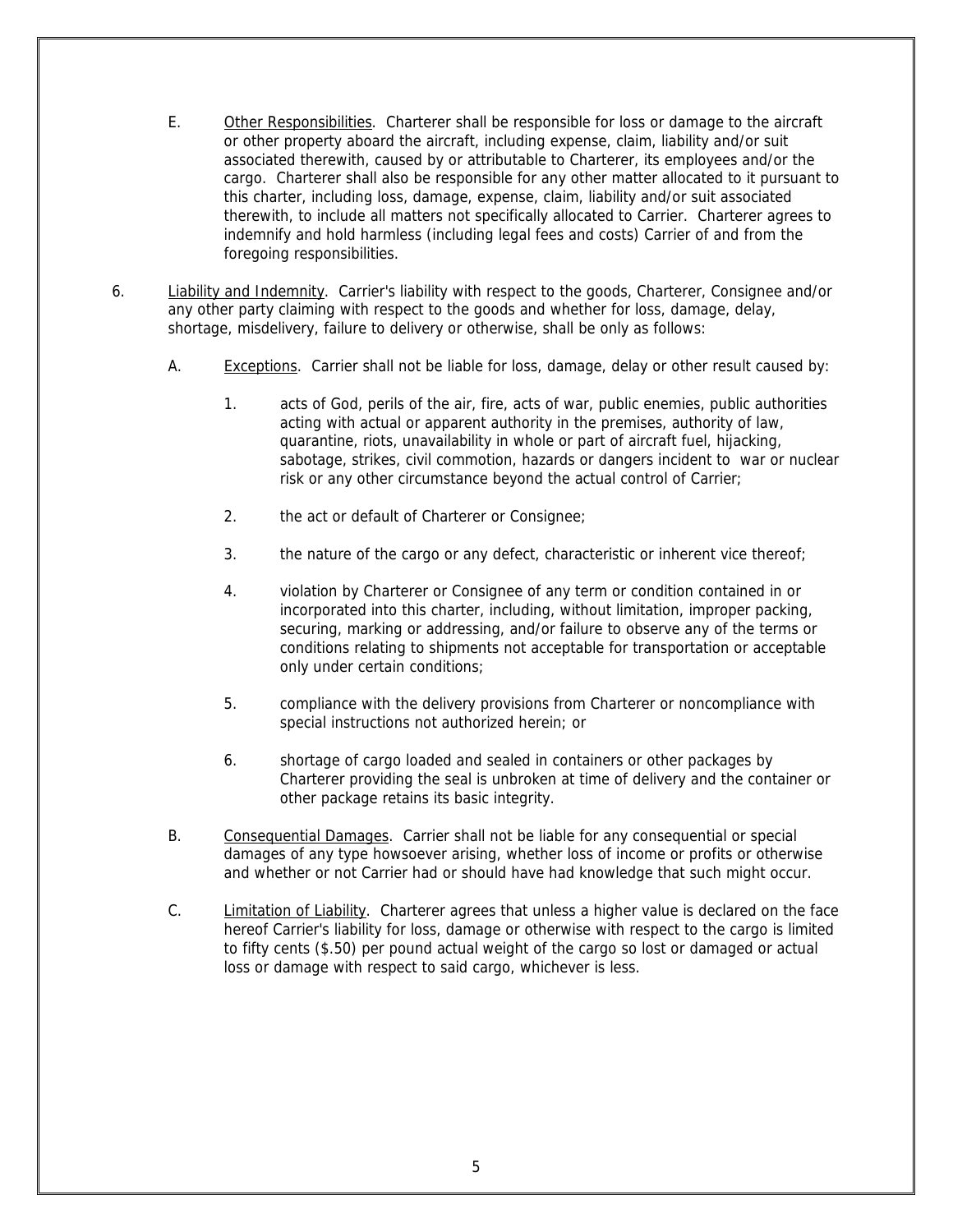- D. Higher Value. Charterer may declare a higher value for the cargo than the foregoing, in which event such declaration must be inserted by Charterer on the face hereof and Charterer must pay to Carrier seventy five cents (\$.75) for each one hundred dollars (\$100) or fraction thereof value declared. In the event of such declaration of higher value and loss, damage or other failure to deliver such cargo, Carrier's liability for such loss or damage shall be limited to the declared value or the actual loss or damage with respect to said cargo, whichever is less.
- E. Delivery in Good Condition. Receipt by the Consignee of the cargo without written notification of damage on the delivery receipt shall be prima facie evidence that the cargo has been delivered to Consignee in the same good condition, count and order as when received by Carrier.
- F. Claims. As a condition precedent to recovery against Carrier:
	- 1. The cargo must be carefully inspected at delivery and any loss or damage then evident must be noted on Carrier's copy of the air waybill.
	- 2. In the event of loss or damage not ascertainable at delivery, written notice thereof must be given to Carrier within fifteen (15) days following delivery, after which time it shall be conclusively presumed the cargo was delivered in the same condition and count as when received by Carrier.
	- 3. In the event of cargo which has been lost or otherwise not delivered, Carrier must be given written notice of said loss or failure to deliver within 15 days from the date upon which the cargo should have been delivered.
	- 4. Carrier shall have a reasonable opportunity to inspect the cargo, packing and packaging in the same condition as received by Charterer and/or Consignee and before alteration or destruction.
	- 5. Written claim for loss or damage specifying the particulars thereof must be filed with Carrier within nine (9) months of the date of delivery or date by which the cargo should be been delivered.
	- 6. Suit against Carrier must be filed two (2) years following date of delivery of the cargo or date by which the cargo should have been delivered.
	- 7. There shall be no recovery against Carrier until the charter price and all other sums due Carrier pursuant to this charter have been paid in full.
- 7. International Flights. In the event of an international shipment, the transportation of the cargo and Carrier's liability hereunder shall be subject to the Convention for the Unification of Certain Rules Relating to International Carriage By Air signed at Warsaw in October of 1929 as amended by any protocol to which the United States is signatory; any provision hereof contrary to said convention shall be deemed superseded and amended by the applicable provision(s) of said convention, but all remaining terms and conditions shall continue to be applicable.
- 8. Law, Jurisdiction and Legal Fees. This charter shall be governed by the laws of the state of Alaska, and any dispute arising out of or in connection with this charter and/or the transportation of the cargo hereunder shall be brought in state or federal court located in Anchorage, Alaska, with the substantially prevailing party to recover its reasonable legal fees and costs.